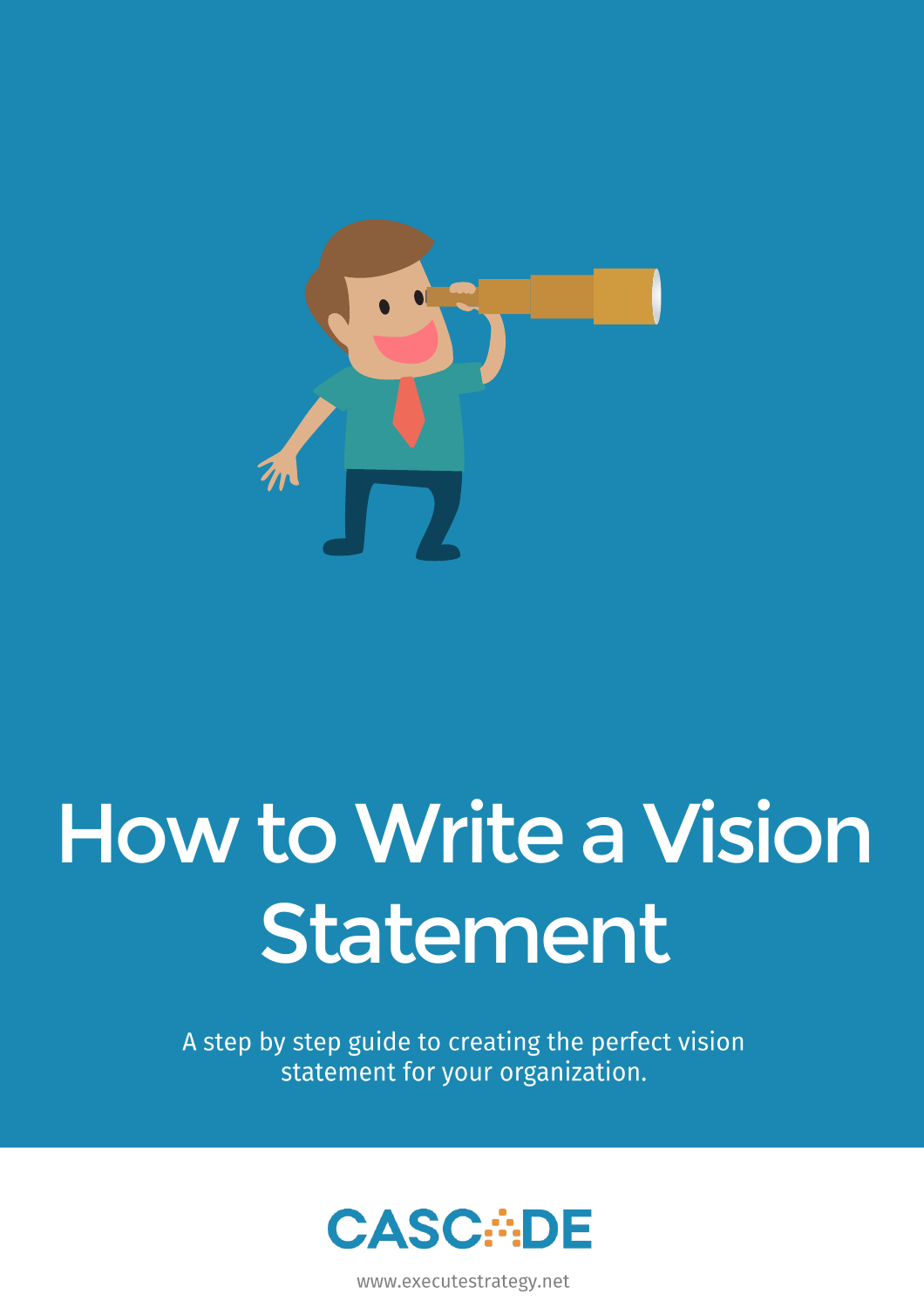## Contents

| Overview                            |     |
|-------------------------------------|-----|
| <b>Getting started</b>              |     |
| Some not so great vision statements | 6   |
| The process                         | 8   |
| Bringing it all together            | 1') |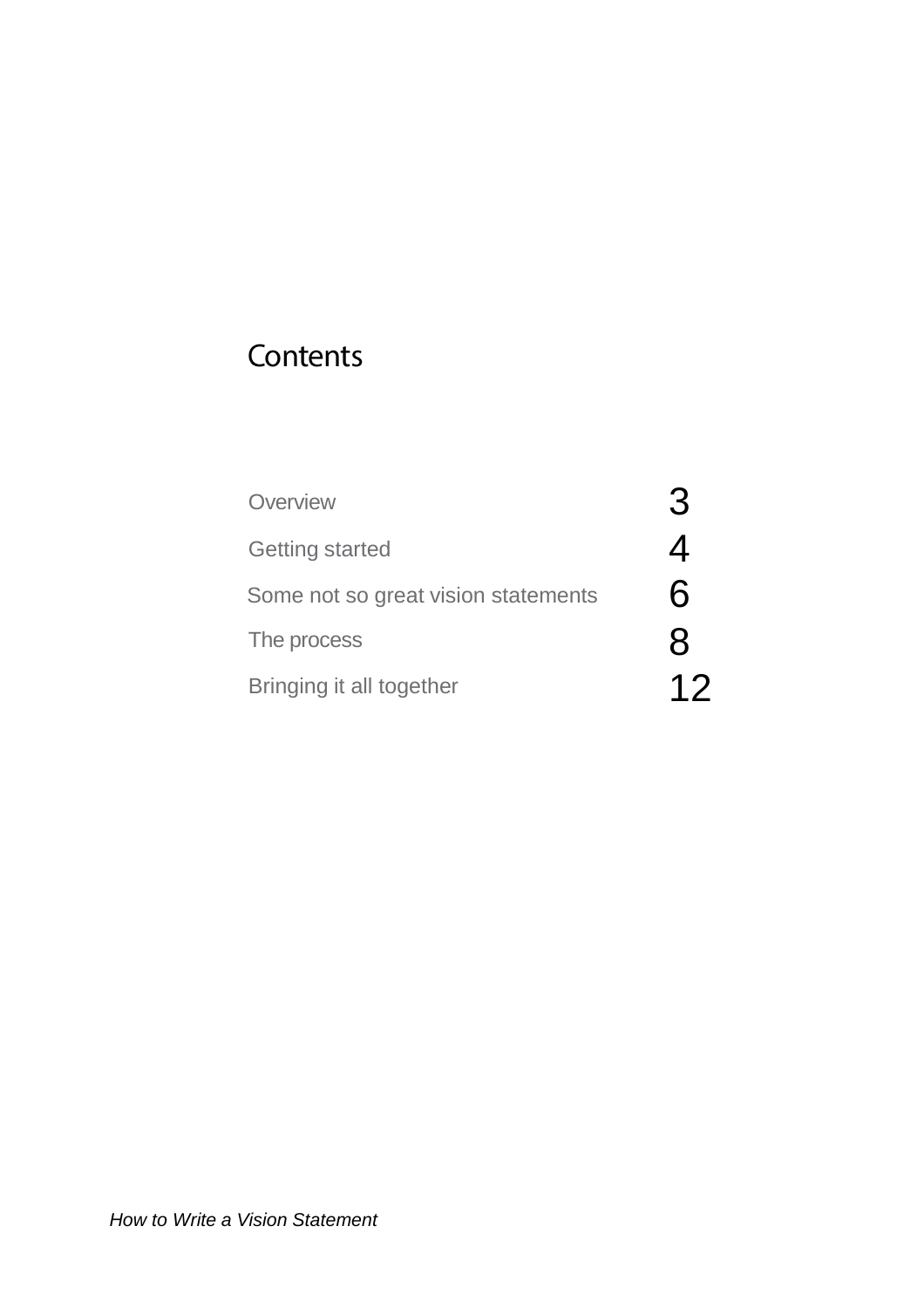

## How to Write a Vision Statement

In this eBook we'll be focusing on the anchor point of our strategic plan – the vision statement. This is the first step of the process of writing your strategic plan. Once done, you'll be able to move onto writing your values, focus areas and strategic objectives / organizational goals. Let's start off by reminding ourselves of what our end-game looks like in terms of our finished plan:

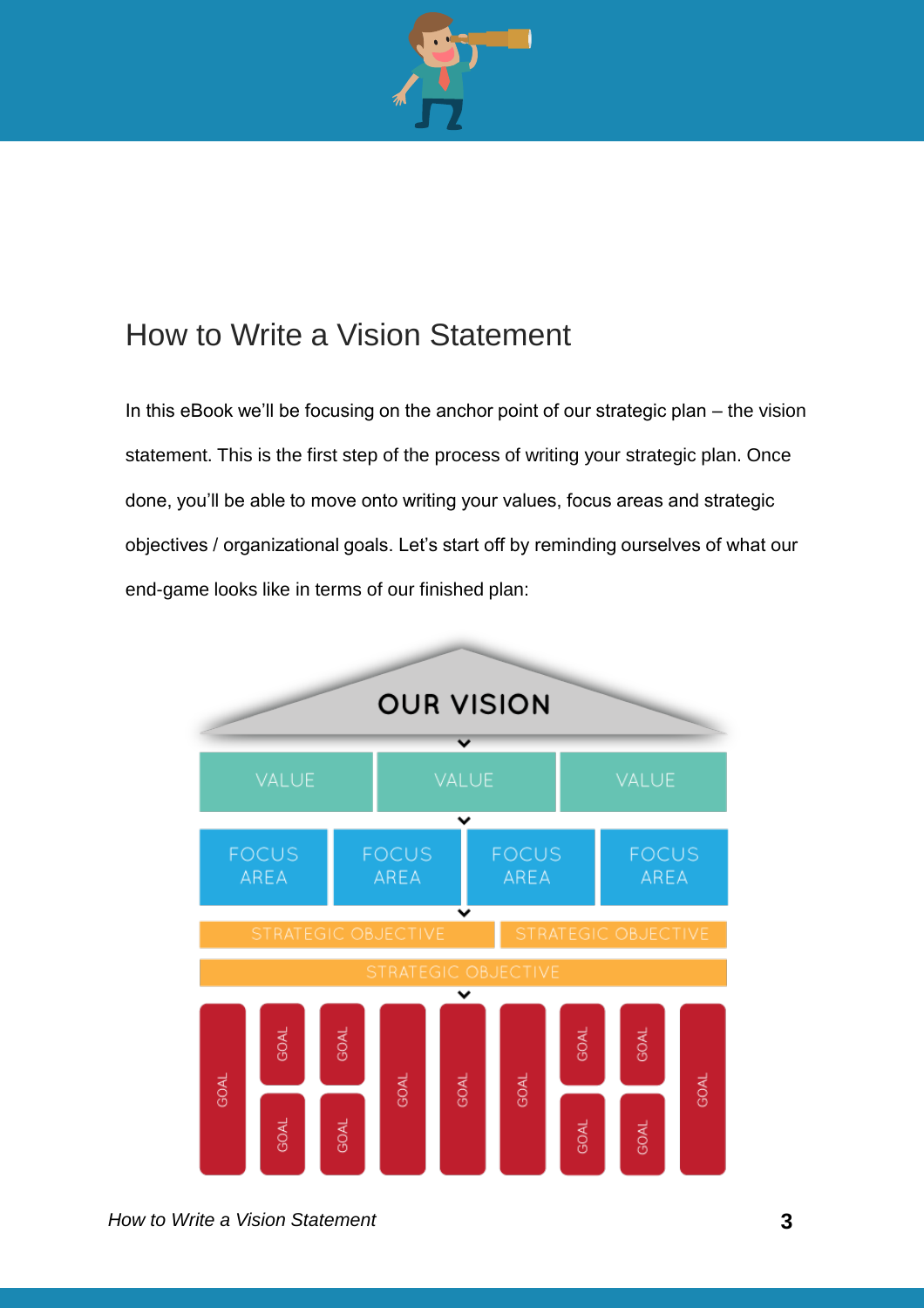

## Getting Started

Here's a quick reminder of what we're trying to achieve with our vision statement (not everything will apply to every organization, but you'll get the gist…)

- Creating the pinnacle of the funnel, which every significant action we do going forward will ultimately be contributing towards.
- A memorable and inspirational summary that describes our reason for existence as an organization – one that will help to motivate existing employees and even attract high quality new ones.
- A succinct statement about what our organization is trying to achieve to help third parties such as investors or the media better understand us.
- A 'limiter' that helps us to rule out certain opportunities which do not ultimately contribute to our vision.
- Something that you and the other senior members of the organization passionately believe in and want to achieve.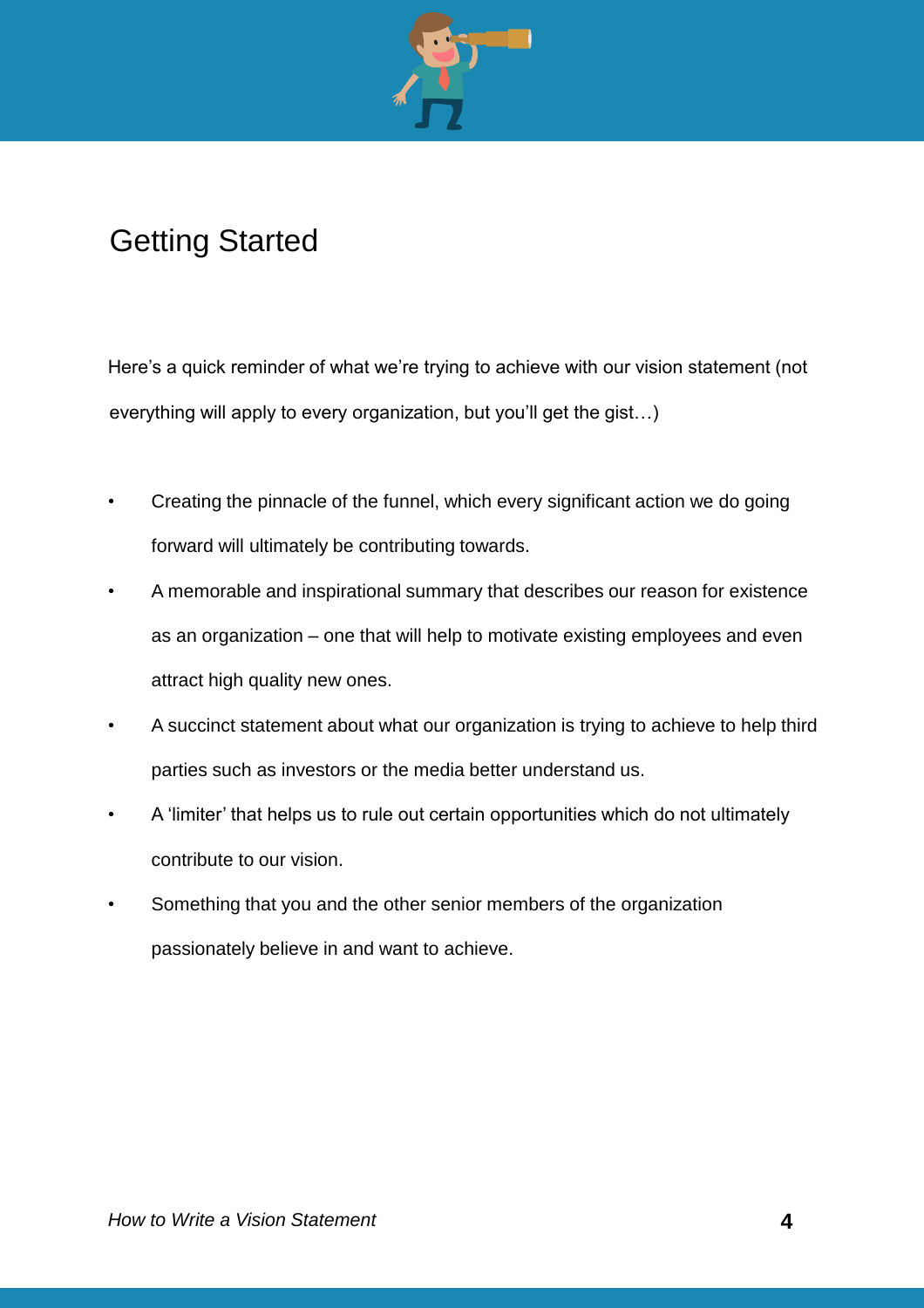

There are a few common rules that pretty much all good vision statements should follow:

- 1. They should be short two sentences at an absolute maximum. It's fine to expand on your vision statement with more detail, but you need a version that is punchy and easily memorable.
- 2. They need to be specific to your business and describe a unique outcome that only you can provide. Generic vision statements that could apply to any organization won't cut it (see our examples below for more on this point).
- 3. Do not use words that are open to interpretation. For example, saying you will 'maximise shareholder return' doesn't actually mean anything unless you specify what it actually looks like.
- 4. Keep it simple enough for people inside and outside the organization to understand. No technical jargon, no metaphors, no business buzz-words!
- 5. It should be ambitious enough to be exciting but not too ambitious that it seems unachievable. It's not really a matter of time-framing your vision, because that will vary by organization, but certainly anything that has a timeframe outside of 3 to 10 years should be challenged as to whether it's appropriate.
- 6. It needs to align to the Values that you want your people to exhibit as they perform their work. We'll talk more about Values in a future eBook – but once you've created those Values later on, revisit your vision to see how well they gel.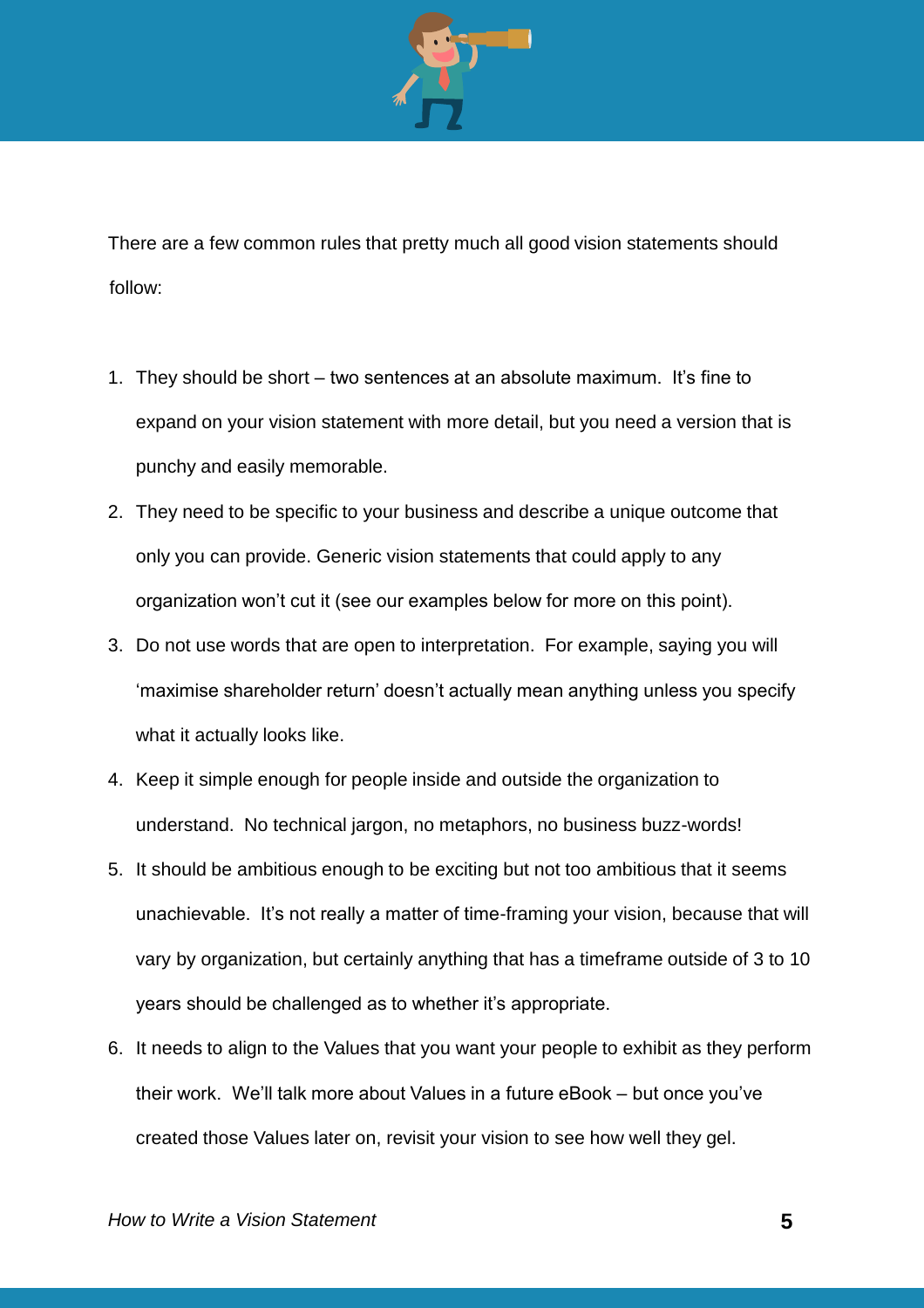

Following these rules should give you a pretty good starting point for creating your own vision statement. To help refine things further, we'll now look at some examples of vision statements that did not follow these rules…

## Some not so Great Vision Statements (and why)

Here are some examples of real-life vision statements that in our opinion, could do with a little tweaking. For each one, we'll try to justify our thinking...

*"Our company vision is to make every brand more inspiring and the world more intelligent."*

Well, this one gets a tick on the 'ambitious' test if nothing else. But..... is it realistic that 'every brand' will use the services of this company? How about 'making the world more intelligent.' – let's try to quantify what that might actually look like. Or let's not. Because it's impossible. Not to be too harsh though – there are strong elements here; 'making brands more inspiring' makes a lot of sense and has some depth.

*"Provide maximum value for our shareholders whilst helping our customers to fulfil their dreams."*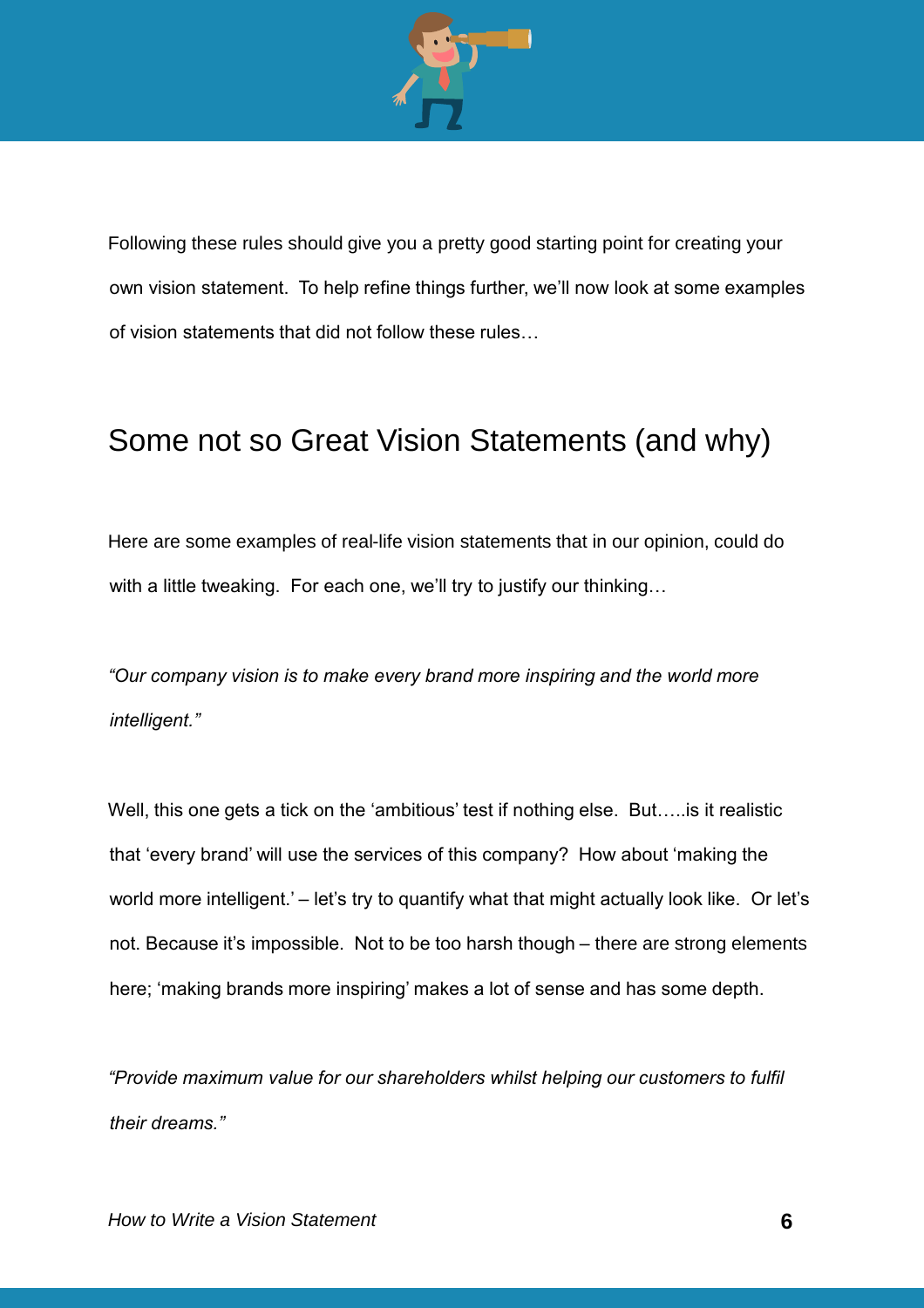

This 'vision' could pretty much apply to any company, anywhere (it's an insurance company in this case – but would you have guessed that?). It's sort of like saying 'Our vision is to succeed as a business'. Not wrong – but certainly not inspiring or unique.

Last one…

*"We are committed to achieving new standards of excellence by providing superior human capital management services and maximizing the potential of all stakeholders – clients, candidates and employees – through the delivery of the most reliable, responsive….[and it goes on, but that's probably enough]…"*

It would be quite hard to write a vision statement filled with less tangibility and more subjectivity that this one. 'New standards of excellence'. 'Superior human capital management'. 'Maximising the potential'. There are simply far too many buzz words, intangibles and vaguery here for this to be either memorable or inspiring.

We are of course being rather harsh. But hopefully the above examples illustrate well some of the pitfalls to avoid when creating your own vision.

**7**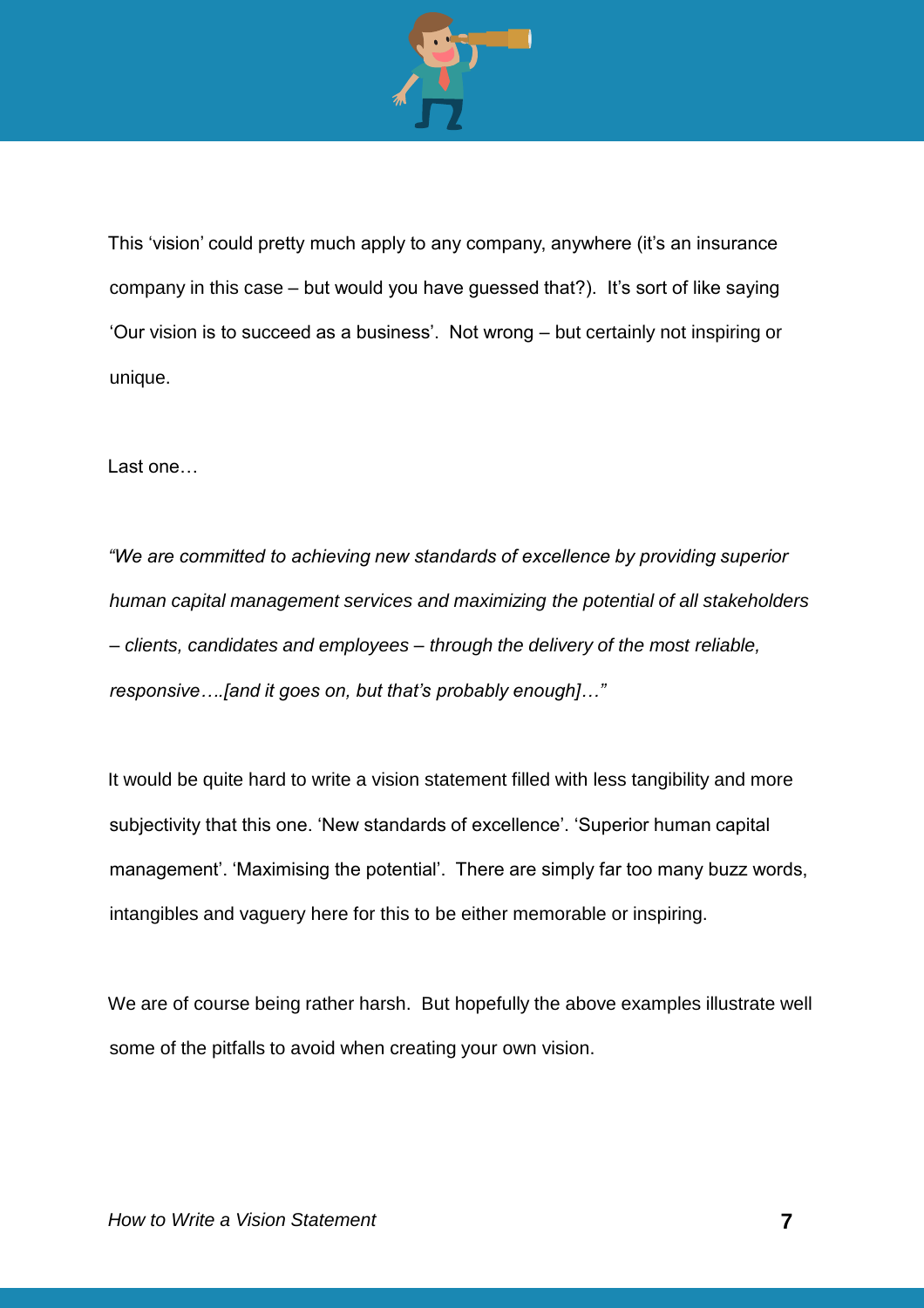

### The Process

There are literally hundreds of articles out there that will give you examples of good and bad vision statements as well as a high-level overview of what to consider when creating your own. But what we noticed was lacking was a concrete process to go through to help you create one. As such, we've outlined a process that we have used with clients in Cascade that might work for you too.

#### **Step 1: Define what you do as an output**

Start by being exceptionally clear about what it is your organization actually does. Be careful to remain 'output focused' rather than 'input focused'. For example, Microsoft famously had a vision statement to *Put a Microsoft powered computer on every desk in the world* (slightly paraphrased). Strictly speaking what Microsoft 'do' is make computer software, but for the purposes of their vision, they looked forward to the actual outcome of this process – i.e. computers on desks.

- A bakery makes bread. But the outcome is consumers enjoying that bread.
- A consulting company gives advice. But the outcome is the success of others based on that advice.
- A government department does…lots of things. But the outcome is better lives for the citizens they serve.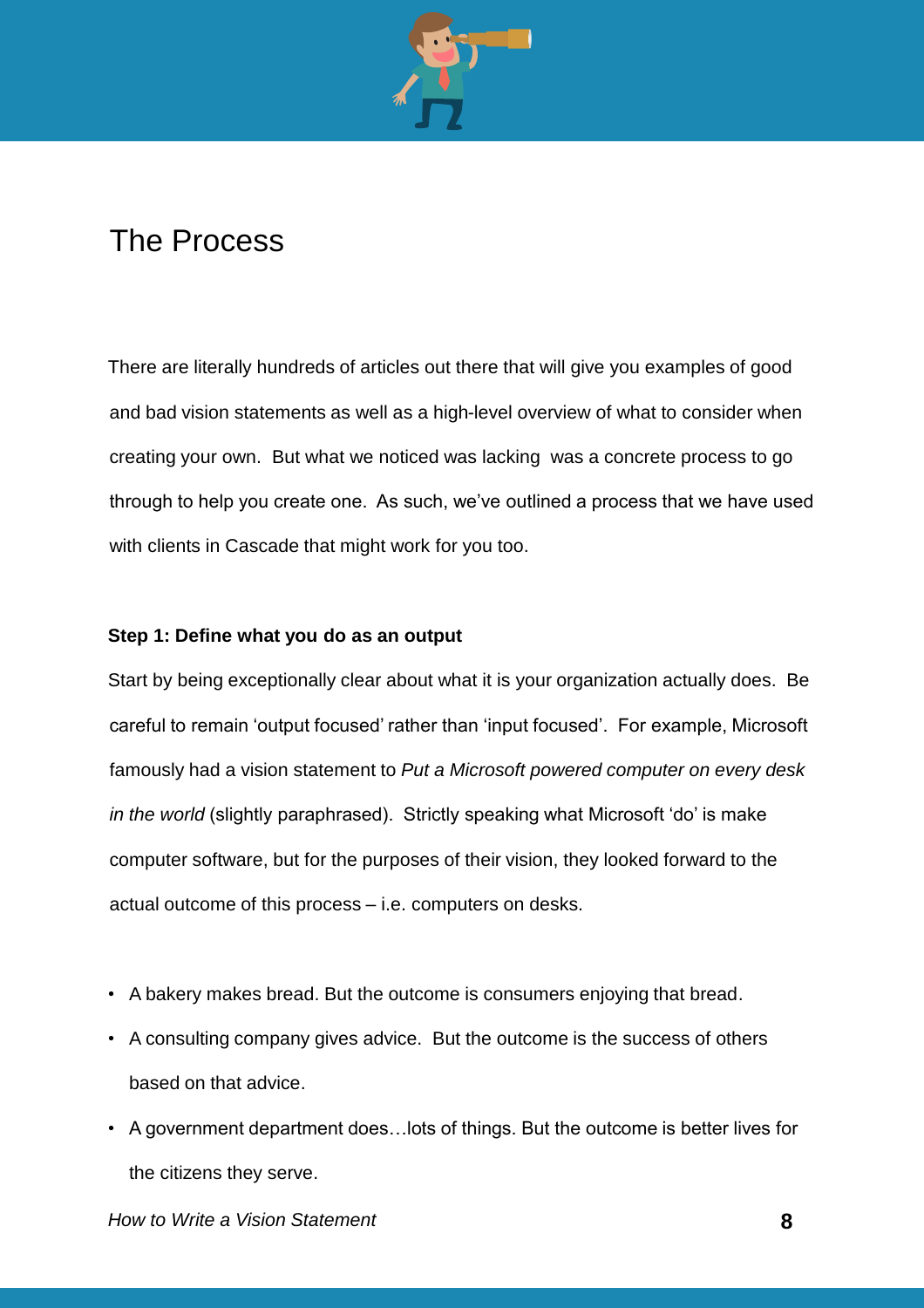

Whilst this process may seem obvious – you would be surprised by how rarely organizations actually go through this process in a formal, written way. Doing so will take you a long way towards creating your vision statement – BUT it's not enough alone! If it was, all bakeries for example would have the same vision statement – which is hardly inspiring!

#### **Step 2: Define what unique twist your organization brings to the outcome**

Very few products or services these days are truly new – most are more like reinventions of something that exists already, but with a different approach, focus or spin.

At some point in your organization's lifespan – someone will have believed that the reason that THIS organization would be successful where others have failed, was because of………something.

#### *You need to define that something!*

Let's take our bakery example. So far, our vision statement is looking pretty generic, along the lines of customers enjoying our bread. But why will they enjoy our bread MORE than the bread from the place next door? Is it because we use centuries old traditions passed through generations of our family?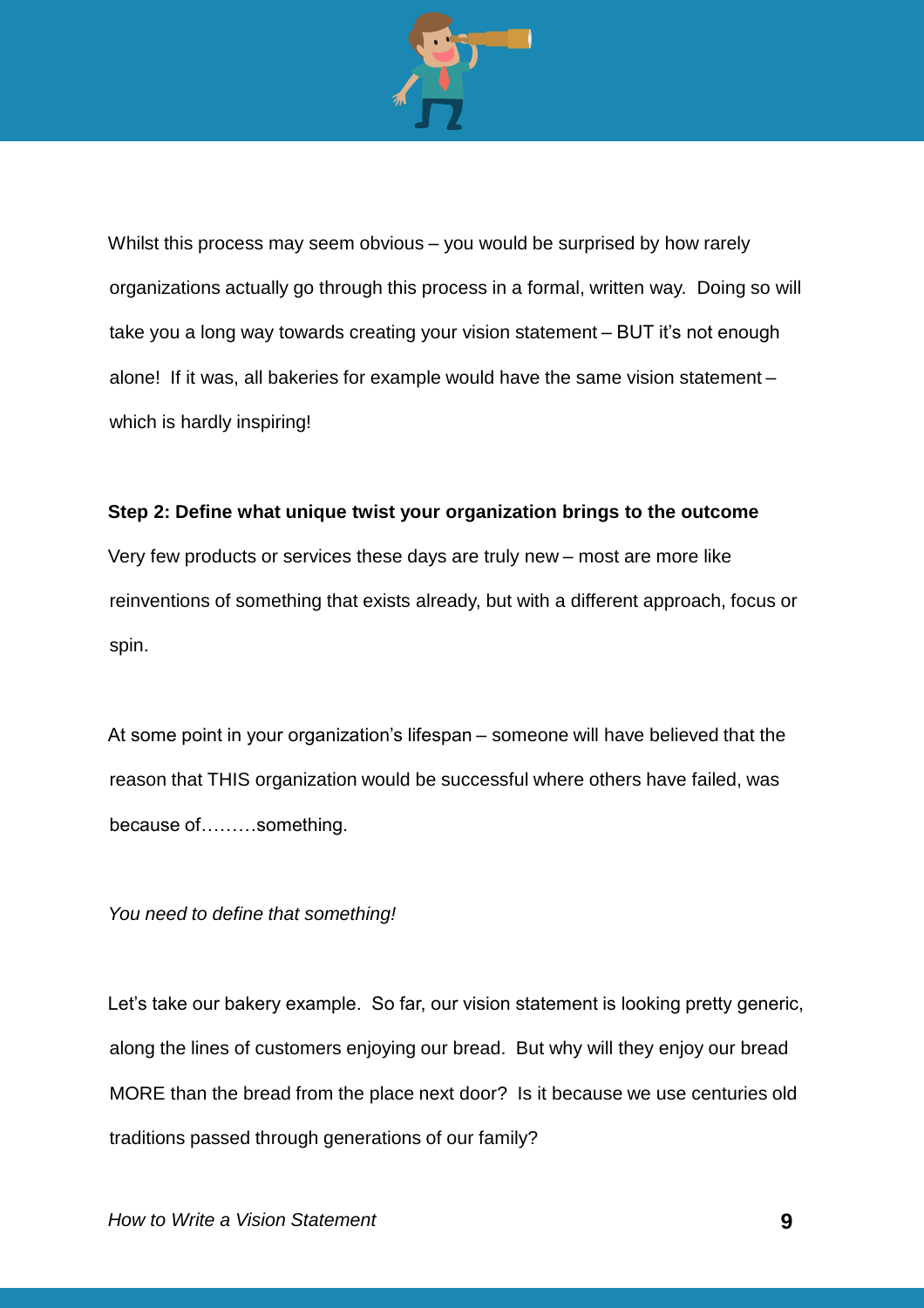

Because we only use premium grade locally sourced ingredients? Whatever your unique selling point is – let it shine through in your vision statement.

#### **Step 3: Apply some high-level quantification**

A common problem with vision statements is ironically, that they are too visionary! With no possible end in sight (or a totally unrealistic one) – the initial inspiration derived from a great vision statement can quickly turn to frustration, or even cynicism among employees and customers.

That said – don't be too specific or apply specific metrics at this stage (they will come later in our planning process).

Sticking with our bakery example – we might want to refine our target audience to 'every customer who walks through the door' – that's fine, or maybe we want to be bolder: 'every customer within walking distance of a store'.

The quantification we apply could also be industry specific if you're a B2B – are you shooting for SMEs or multinationals for example?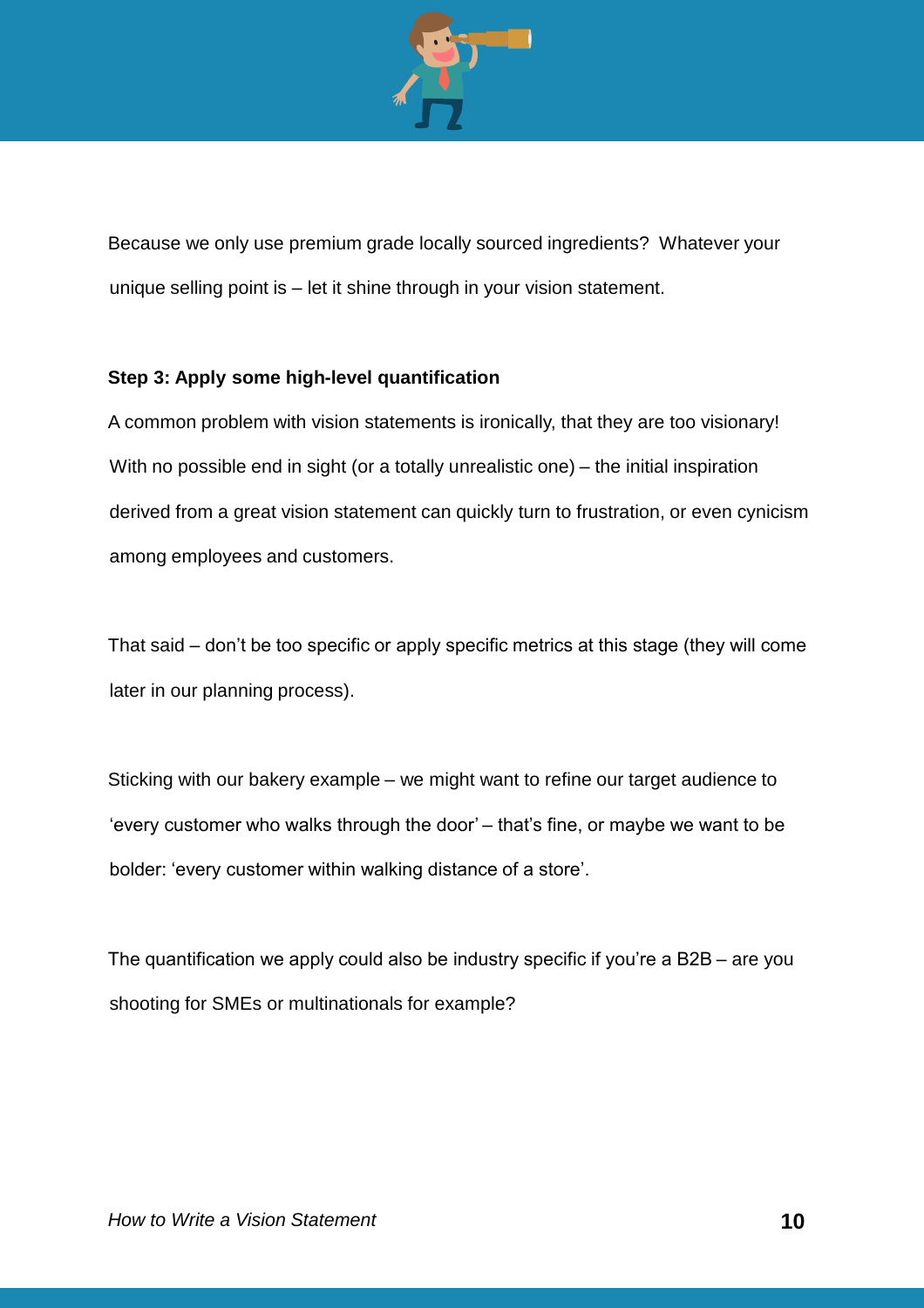

#### **Step 4: Add relatable, human, 'real world' aspects**

OK, your vision by this point should be getting pretty close to being finished. But one final trick you can apply to help make it even more memorable is to add a real-life aspect so that people can conjure up a solid mental image to associate with your vision statement. Let's look at an example – which of the following statements is likely to be more memorable:

*a) To have every working person in the world using Microsoft product. Or….. b) A Microsoft powered computer on every desk.*

I would argue that (b) is more memorable, because as I read this, I'm actually visualising a computer (in my case) sitting on a wooden desk in a room. There's nothing wrong with (a) but it's highly conceptual and thus difficult to transform into a mental picture. Let's look at another example:

Ensure that every customer who leaves our store, does so smiling. Here, using the word 'smiling' as apposed to 'happy' is powerful, because it conjures a mental image of a person smiling.

It won't always be possible to bring this level of tangibility to your vision statement – but if it is, I would strongly encourage doing so.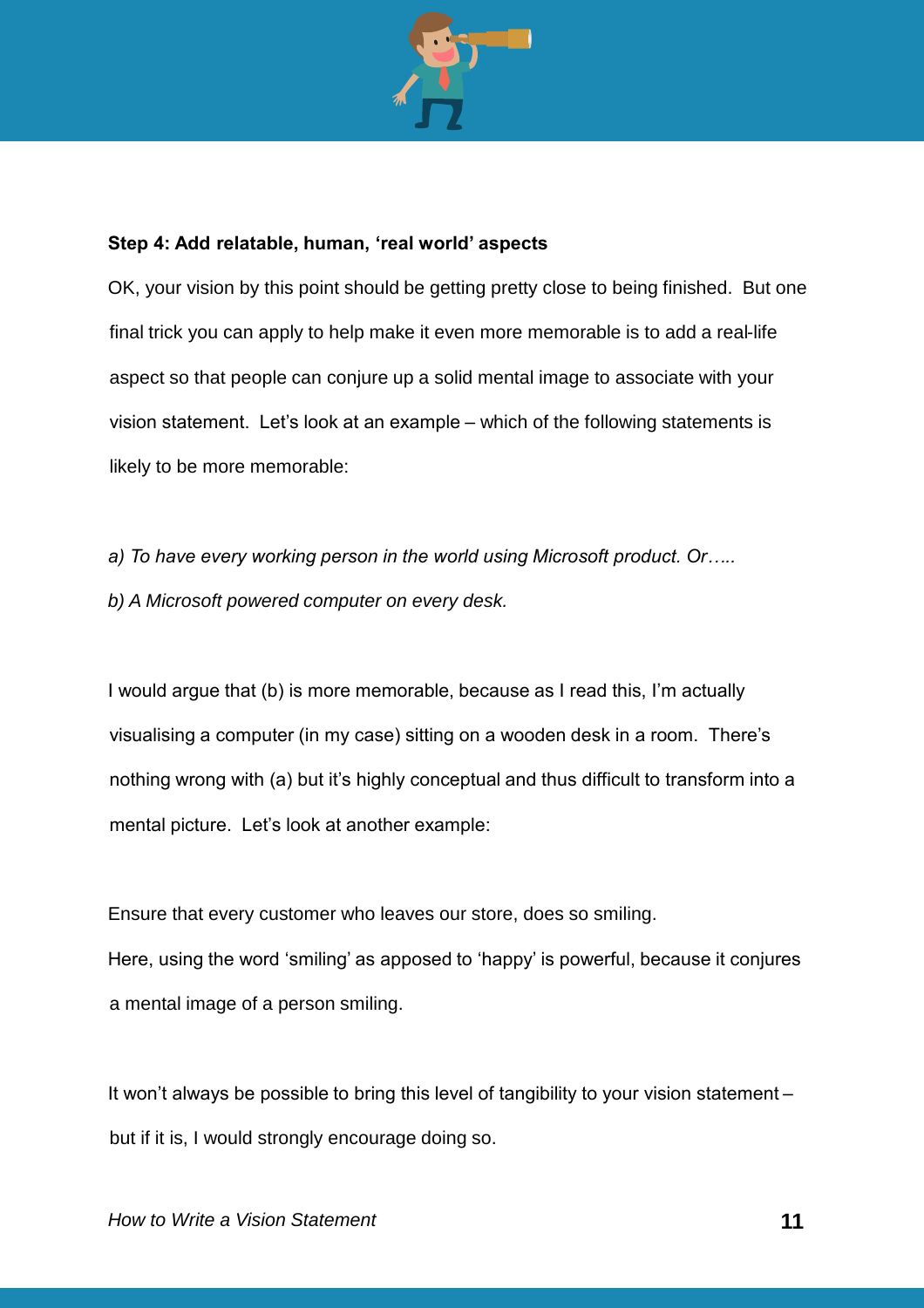

## Bringing it all Together

Let's finish off with a look at what a completed vision statement could look like for our bakery, based on the above:

*Producing and selling locally sourced cakes and pies that are so delicious and satisfying, that every customer who leaves our store does so with a smile.*

If we deconstruct this into our various steps, we can see each at work as follows:

*Producing and selling locally sourced cakes and pies that are so delicious and satisfying, that every customer who leaves our store does so with a smile.*

- Step 1 The output
- Step 2 The twist
- Step 3 The quantification
- Step 4 The human connection

There are other ways to construct great vision statements – and even if yours ends up looking a little different, following this simple process will help you to create powerful, punchy vision statements that will *stand the test of time.*